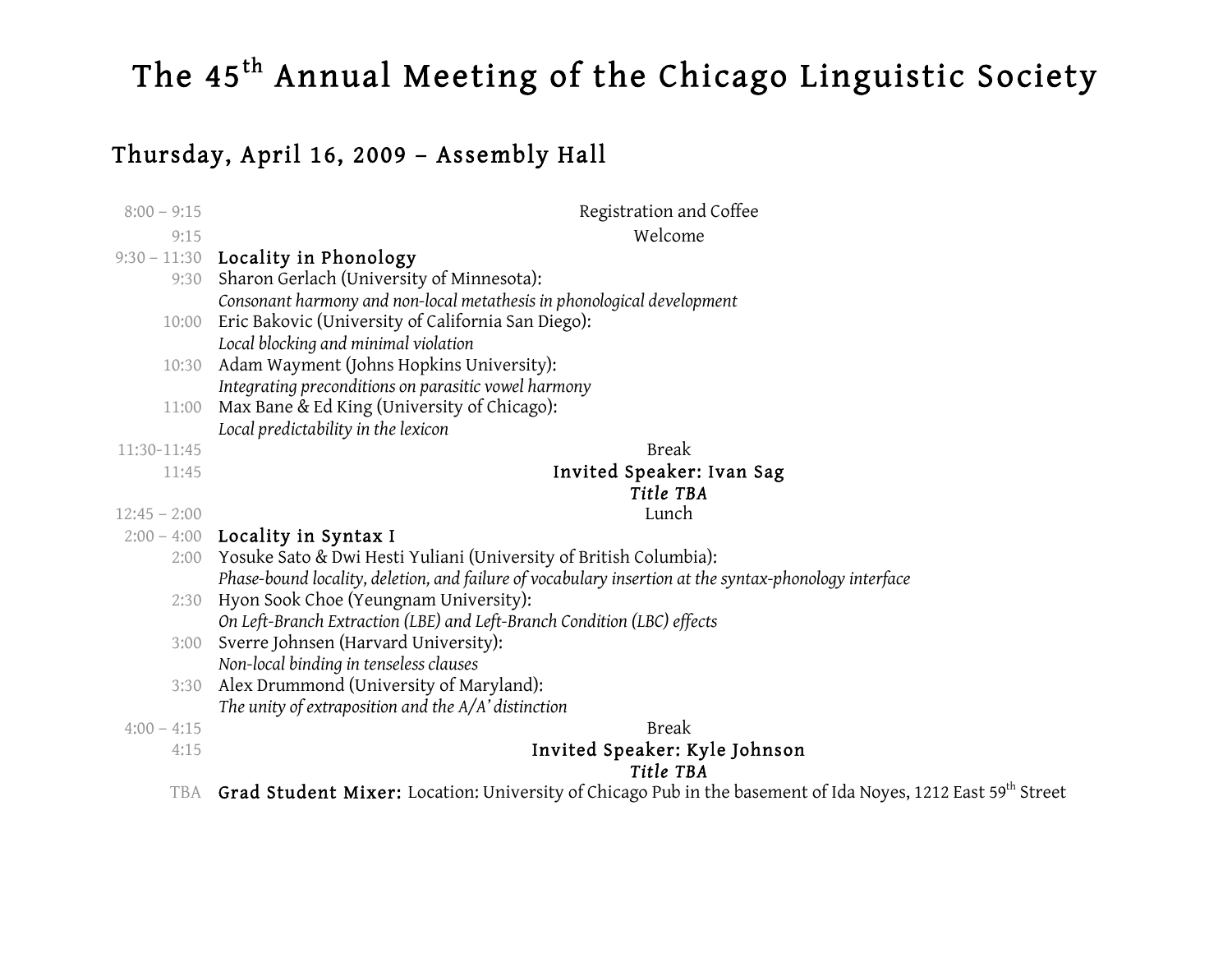# Friday, April 17, 2009

### 8:00 – 9:00 Registration and Coffee

# Home Room

- 9:00 Jeremy Rafal (The City University of New York): *On the structure of associative plurals: a view from Hawaiian Creole English*
- 9:30 Michael Diercks (Georgetown University): *Subject extraction and anti-agreement effects in Bukusu: A Criterial Freezing Approach*
- 10:00 Pei-Jung Kuo (University of Connecticut): *Differential Object Marking in Mandarin Chinese*
- 10:30 Vincent Homer & Tomoko Ishizuka (University of California Los Angeles): *Looking at Japanese Causatives from a French Perspective*

11:00 – 11:15

# National Room

### 9:00 – 11:00 **Syntax I Syntax I Computational Phonology**

Marc Ettlinger, Ann Bradlow & Patrick Wong (Northwestern University): *The persistence and obliteration of opaque Interactions*

Max Bane & Jason Riggle (University of Chicago): *Evaluating Strict Domination: The Typological Consequences of Weighted Constraints*

Silke Hamann (University of Düsseldorf), Diana Apoussidou & Paul Boersma (University of Amsterdam): *Modeling the formation of phonotactic restrictions across the mental lexicon* Peter Graff & T. Florian Jaeger (Massachusetts Institute of Technology): *The OCP is a pressure to keep words distinct: Evidence from Aymara, Dutch and Javanese*

Break

### 11:15 Invited Speaker: Paul Boersma *Title TBA*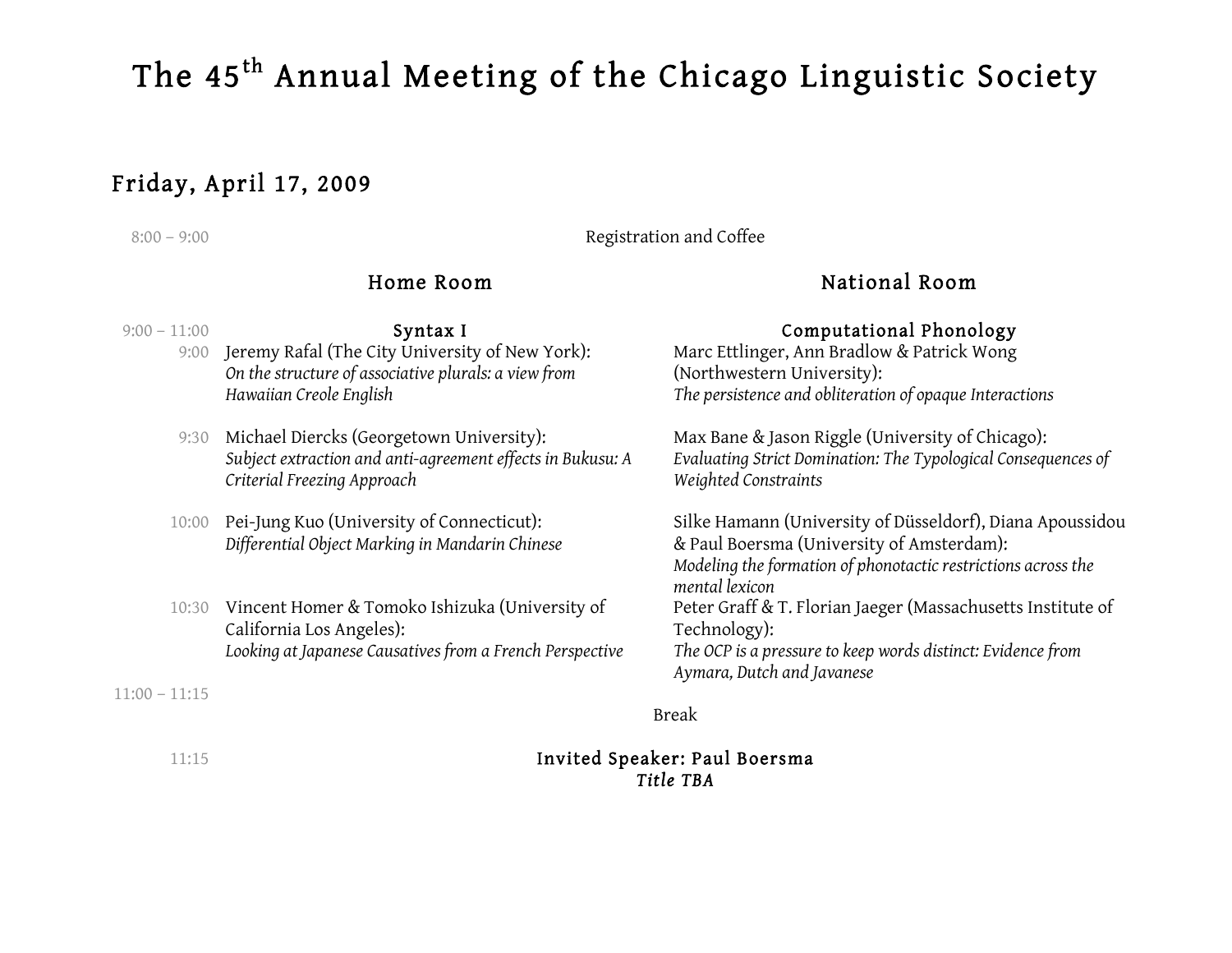| $12:15 - 1:30$ | Lunch                                                                                                                                  |                                                                                                                                      |  |
|----------------|----------------------------------------------------------------------------------------------------------------------------------------|--------------------------------------------------------------------------------------------------------------------------------------|--|
| $1:30 - 3:00$  | Locality in Syntax II                                                                                                                  | Pragmatics                                                                                                                           |  |
| 1:30           | Daniel Büring (University of California, Los Angeles):                                                                                 | Jennifer Mack & Yael Fuerst (Yale University):                                                                                       |  |
| 2:00           | The Non-Locality of Predicate Integration<br>Brent Henderson (University of Florida):                                                  | English Optional Expletives and the Pragmatics of Judgments<br>Rachel Szekely (Long Island University):                              |  |
|                | Anti-Agreement: Locality of Movement or Agreement?                                                                                     | Existential Dependencies: Holes, problems and other flaws in the<br>argument                                                         |  |
| 2:30           | Jesse Harris (University of Massachusetts, Amherst):<br>Locality, Event-construal and Extraction: Evidence from<br>Language Processing | Luis Alonso-Ovalle (University of Massachusetts, Boston):<br>Scalar Additive Particles in Biased Questions: Evidence from<br>Spanish |  |
| $3:00 - 3:15$  | <b>Break</b>                                                                                                                           |                                                                                                                                      |  |
| $3:15 - 4:45$  | Experiments in Structure and Meaning                                                                                                   | Nothing but Nasals                                                                                                                   |  |
| 3:15           | Susannah Kirby (University of North Carolina):<br>Child passives: A-chain maturation or argument<br>mismatches?                        | Hiroki Nomoto (University of Minnesota):<br>More on Austronesian nasal substitution                                                  |  |
| 3:45           | Erin Tavano and Elsi Kaiser (University of Southern<br>California):                                                                    | William G. Bennett (Rutgers University):<br>The Distribution & Representation of Nasalized Clicks                                    |  |
|                | Eye-movement evidence of effort in scalar implicature<br>processing                                                                    |                                                                                                                                      |  |
| 4:15           | Hyun Kyung Hwang (Cornell University): The role of<br>prosody and pragmatics on wh-scope assignment in Korean<br>and Japanese          | Caleb Everett (University of Miami): Understanding the<br>adjacency of nasal oralization and stress in Karitiana                     |  |

- 4:45 5:00 Break
	- 5:00 Invited Speaker: TBA (Semantics)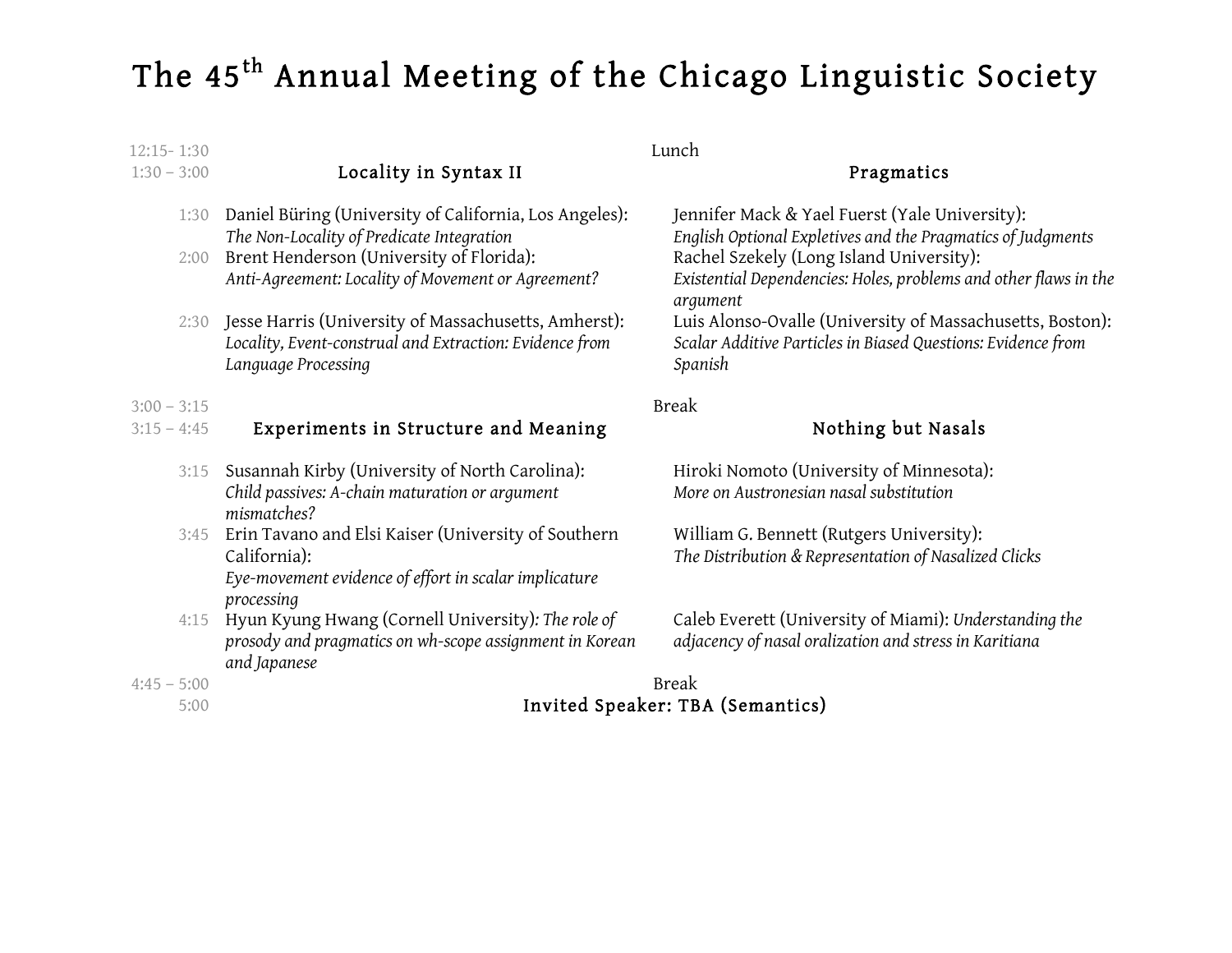# Saturday, April 18, 2009 – National Room & Home Room

8:00 – 9:00 **Registration and Coffee** 

# Home Room

# National Room

#### 9:00 – 11:00 **Semantics Semantics Phonology** 9:00 Carlos Balhana (Georgetown University): *What Does This "Even" Mean? Modality, Ordering and Focus* Karen Jesney (University of Massachusetts Amherst): *Licensing in Multiple Contexts: An Argument for Harmonic Grammar* 9:30 Eun-Hae Park (University of Chicago): *Definite Free Choice Analysis in Korean* James Gruber (Georgetown University): *The Composition of Phonological Tone in Burmese* 10:00 Zhiguo Xie(Cornell University): *A two-layer analysis of ability modality -- a case study of 'able to'* Olga Vaysman (Massachusetts Institute of Technology): *Mansi Rhythmic Allomorphy* 10:30 Olga Eremina (Michigan State University): *Ambiguity or Unification? Choice Function Approach to - TO indefinites in Russian* Peter Jenks (Harvard University) & Sharon Rose (University of California San Diego): *Syllable weight and High Tone in Moro*  $11:00 - 11:15$  Break 11:15 Invited Speaker: Lenore Grenoble *Losing it in Siberia: Assessing the impact of contact*

12:15- 1:30 Lunch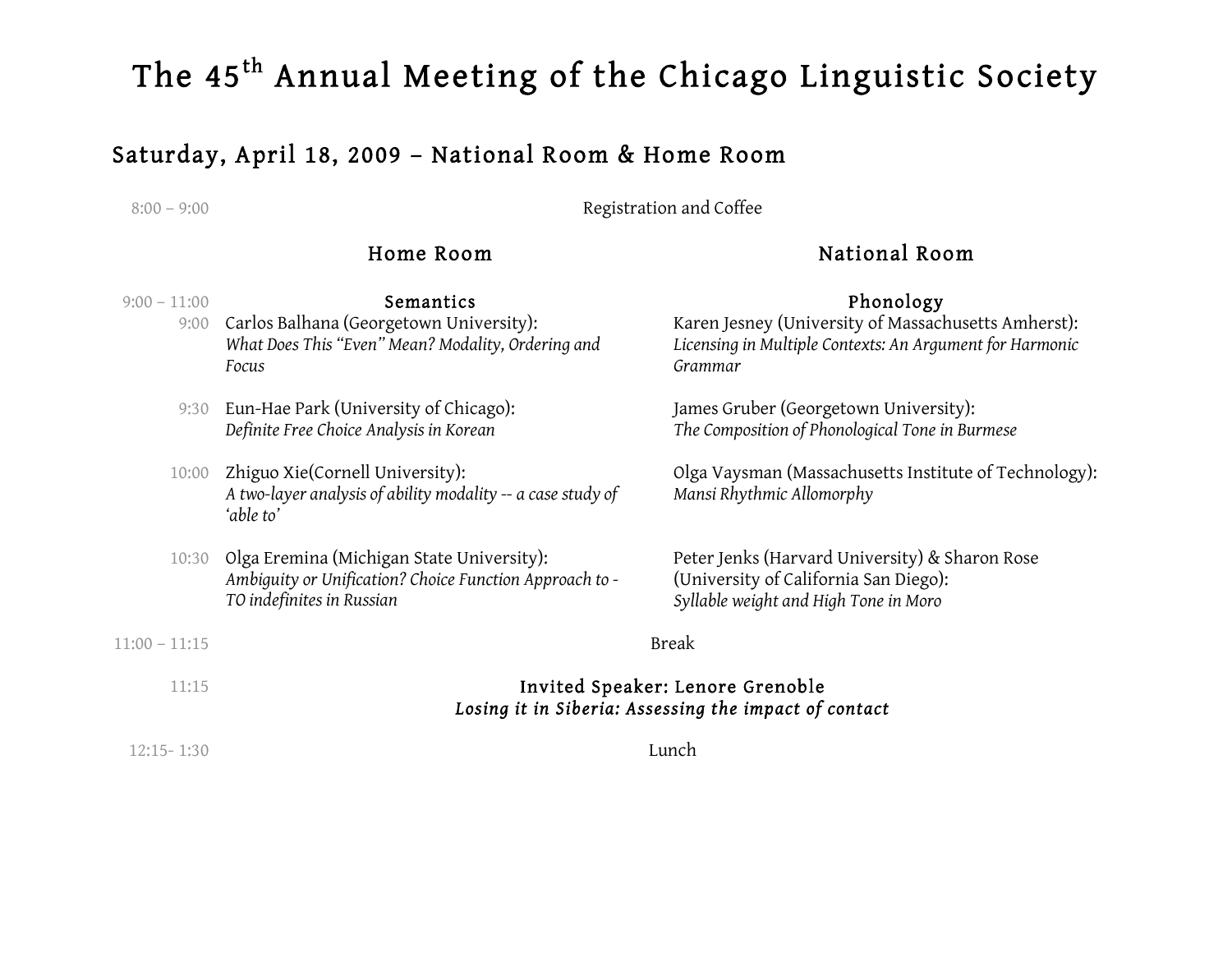#### 1:30 – 3:00 Syntax II Language change 1:30 Kensuke Takita (Nanzan University/University of Connecticut/JSPS): *Genuine' Sluicing in Japanese* Matt Bauer (Illinois Institute of Technology): *Sound change and functionalism: The role of laryngeal height* 2:00 Vincent Homer (University of California Los Angeles): *Backward Control in Samoan* Kelly L. Maynard (University of Chicago): *The Aspect Marker* pe *in Samsun Albanian* 2:30 Jackie Bunting (University of Chicago): *Comparing quality and quantity in Ewe: a look at the serial 'wu'* Ashley Lober (University of Texas at Arlington) & Brenda H. Boerger (Graduate Institute of Applied Linguistics): *Spatial Relationships in Natügu: Micro-level Directionals*  $3:00 - 3:15$  Break 3:15 – 4:45 Degrees and moreDiscourse and Interaction 3:15 Marcin Morzycki (Michigan State University): *Degree Modification of Extreme Adjectives* M. Catherine Gruber: *I just wanna apologize': The sociointeractional meanings of 'just' in defendants' apologies* 3:45 Julie Li Jiang (Harvard University): *Monotonicity and Measure Phrases in Chinese* Matt Garley, Benjamin Slade & Marina Terkourafi (University of Illinois): *Hwæt! LOL! – common formulaic functions in* Beowulf *and blogs* 4:15 Jozina Vander Klok (McGill University): *Indirect modification in Javanese: Evidence from attributive comparatives* Diana Marinova (American University): *Collaborators or Underminers of the Dispute Resolution Process? Disputants' Reaction to Mediators' Assessments* 4:45 – 5:00 Break

# 5:00 Invited Speaker: Rachel Walker *Title TBA*

### $6:00 - 6:30$  Break 6:30 Farewell Banquet and Entertainment